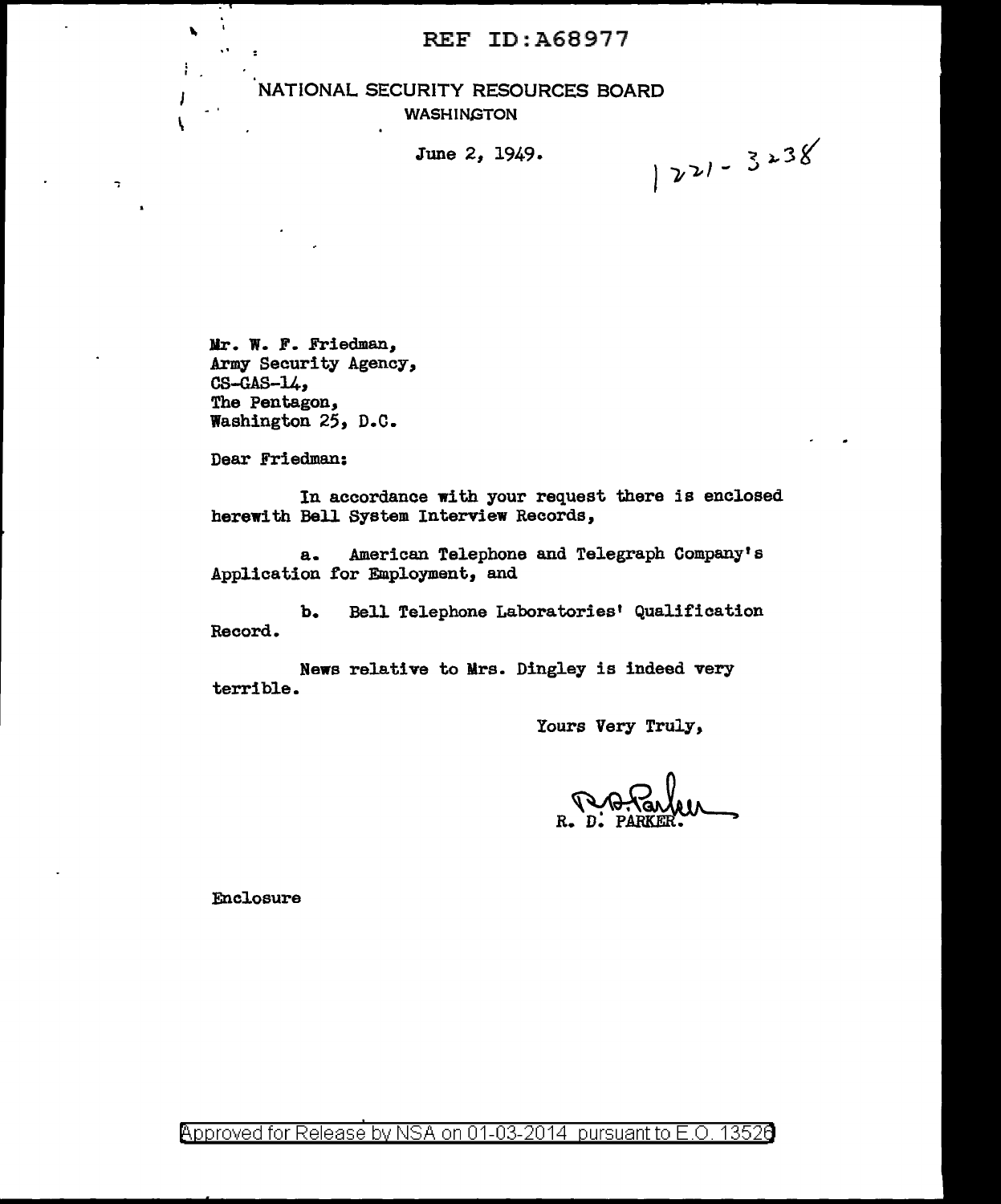|                                                                                  |                                                                                                                                                                                                                                                               |              | BELL SYSTEM IN                                                            | REF_ID:A68977<br>EM INTERVIEW RECORD                                  |                    |                       |                                                                                                                              |     |
|----------------------------------------------------------------------------------|---------------------------------------------------------------------------------------------------------------------------------------------------------------------------------------------------------------------------------------------------------------|--------------|---------------------------------------------------------------------------|-----------------------------------------------------------------------|--------------------|-----------------------|------------------------------------------------------------------------------------------------------------------------------|-----|
|                                                                                  |                                                                                                                                                                                                                                                               |              | AMERICAN TELEPHONE AND TELEGRAPH COMPANY<br>OPERATING TELEPHONE COMPANIES |                                                                       |                    |                       |                                                                                                                              |     |
|                                                                                  |                                                                                                                                                                                                                                                               |              | <b>BELL TELEPHONE LABORATORIES</b>                                        |                                                                       |                    |                       |                                                                                                                              |     |
|                                                                                  |                                                                                                                                                                                                                                                               |              | <b>WESTERN ELECTRIC COMPANY</b>                                           |                                                                       |                    |                       |                                                                                                                              |     |
|                                                                                  |                                                                                                                                                                                                                                                               |              |                                                                           |                                                                       |                    |                       |                                                                                                                              |     |
| 1 PERSONAL DATA                                                                  |                                                                                                                                                                                                                                                               |              |                                                                           |                                                                       |                    |                       |                                                                                                                              |     |
| NAME__                                                                           | LAST                                                                                                                                                                                                                                                          | <b>FIRST</b> | <b>MIDDLE</b>                                                             |                                                                       |                    |                       |                                                                                                                              |     |
| <b>PRESENT ADDRESS___</b>                                                        | <b>STREET</b><br>NO.                                                                                                                                                                                                                                          | CITY         | <b>STATE</b>                                                              |                                                                       |                    | $TELEPHONE$ $$        |                                                                                                                              |     |
|                                                                                  |                                                                                                                                                                                                                                                               |              |                                                                           |                                                                       |                    |                       |                                                                                                                              |     |
| PERMANENT ADDRESS_                                                               | <b>STREET</b><br><b>NO</b>                                                                                                                                                                                                                                    | <b>CITY</b>  | <b>STATE</b>                                                              |                                                                       | <b>TELEPHONE__</b> |                       | <b>PHOTOGRAPH</b><br>(IF AVAILABLE)                                                                                          |     |
|                                                                                  |                                                                                                                                                                                                                                                               |              |                                                                           | <b>WEIGHT________</b>                                                 |                    |                       |                                                                                                                              |     |
|                                                                                  |                                                                                                                                                                                                                                                               |              |                                                                           |                                                                       |                    |                       |                                                                                                                              |     |
|                                                                                  |                                                                                                                                                                                                                                                               |              |                                                                           |                                                                       |                    |                       |                                                                                                                              |     |
|                                                                                  |                                                                                                                                                                                                                                                               |              |                                                                           |                                                                       |                    |                       |                                                                                                                              |     |
|                                                                                  |                                                                                                                                                                                                                                                               |              |                                                                           |                                                                       |                    | DEGREE RECEIVED       |                                                                                                                              |     |
| <b>2 EDUCATION</b>                                                               | <b>NAME OF INSTITUTION</b>                                                                                                                                                                                                                                    |              |                                                                           | <b>ATTENDED</b><br>FROM (NO & YR ) TO (MO & YR ) NAME DATE (MO & YR ) |                    | OR EXPECTED           | <b>MAJOR SUBJECTS</b>                                                                                                        |     |
| PLEASE FILL IN INFOR-                                                            |                                                                                                                                                                                                                                                               |              |                                                                           |                                                                       |                    |                       |                                                                                                                              |     |
| <b>MATION INDICATED FOR</b><br><b>EACH INSTITUTION OF</b><br>COLLEGIATE RANK AT. |                                                                                                                                                                                                                                                               |              |                                                                           |                                                                       |                    |                       |                                                                                                                              |     |
| TENDED.<br>LIST POST<br><b>GRADUATE WORK AND</b>                                 |                                                                                                                                                                                                                                                               |              |                                                                           |                                                                       |                    |                       |                                                                                                                              |     |
| DEGREES SEPARATELY                                                               |                                                                                                                                                                                                                                                               |              |                                                                           |                                                                       |                    |                       |                                                                                                                              |     |
| 3 COLLEGE ACTIVITIES                                                             | SCHOLASTIC HONORS (HONOR SOCIETIES, PRIZES, TEACHING ASSISTANTSHIPS WHILE STUDENT, ETC)                                                                                                                                                                       |              |                                                                           |                                                                       |                    |                       |                                                                                                                              |     |
|                                                                                  |                                                                                                                                                                                                                                                               |              |                                                                           |                                                                       |                    |                       |                                                                                                                              |     |
|                                                                                  | SUBJECTS OF THESES OR OTHER MAJOR PAPERS<br>CAMPUS ACTIVITIES (MANAGERIAL, LITERARY, MILITARY, ELECTIVE OFFICES, SOCIETY AND FRATERNITY MEMBERSHIPS, ETC PLEASE DIFFERENTIATE<br>BETWEEN ACTUAL OFFICES AND SUSTAINED PARTICIPATION IN COMPETITIONS FOR THEM) |              |                                                                           |                                                                       |                    |                       |                                                                                                                              |     |
|                                                                                  | ATHLETIC ACTIVITIES (PLEASE DIFFERENTIATE BETWEEN VARSITY TEAMS, VARSITY SQUADS, CLABS TEAMS, ETC )                                                                                                                                                           |              |                                                                           |                                                                       |                    |                       |                                                                                                                              |     |
|                                                                                  |                                                                                                                                                                                                                                                               |              |                                                                           |                                                                       | <b>PALE</b>        |                       |                                                                                                                              |     |
|                                                                                  | PERCENTAGE OF COLLEGE EXPENSES EARNED (DURING TERMS) ____________(IN VACATIONS) ___________(THROUGH SCHOLARSHIPS) __                                                                                                                                          |              |                                                                           |                                                                       |                    |                       |                                                                                                                              |     |
|                                                                                  | 4 NON-COLLEGE ACTIVITIES (CIVIC, MILITARY RESERVE, ETC)                                                                                                                                                                                                       |              |                                                                           |                                                                       |                    |                       |                                                                                                                              |     |
|                                                                                  | 5 EMPLOYMENT AND BUSINESS EXPERIENCE (INCLUDE PERMANENT, COOPERATIVE, AND SUMMER WORK)                                                                                                                                                                        |              |                                                                           |                                                                       |                    |                       |                                                                                                                              |     |
| <b>NAME OF EMPLOYER</b>                                                          | <b>LOCATION</b>                                                                                                                                                                                                                                               |              | TYPE OF BUSINESS                                                          |                                                                       |                    | NATURE OF WORK        | DATES (MO & YR )                                                                                                             |     |
| (BEGIN WITH LATEST)                                                              |                                                                                                                                                                                                                                                               |              |                                                                           |                                                                       |                    |                       | <b>FROM</b>                                                                                                                  |     |
|                                                                                  |                                                                                                                                                                                                                                                               |              |                                                                           |                                                                       |                    |                       |                                                                                                                              | TO. |
|                                                                                  |                                                                                                                                                                                                                                                               |              |                                                                           |                                                                       |                    |                       |                                                                                                                              |     |
|                                                                                  |                                                                                                                                                                                                                                                               |              |                                                                           |                                                                       |                    |                       |                                                                                                                              |     |
| <b>BRANCH OF SERVICE</b>                                                         | <b>THEATRE</b>                                                                                                                                                                                                                                                |              | <b>GRADE OR RANK</b>                                                      |                                                                       |                    | <b>NATURE OF DUTY</b> | <b>FROM</b>                                                                                                                  |     |
|                                                                                  |                                                                                                                                                                                                                                                               |              |                                                                           |                                                                       |                    |                       |                                                                                                                              |     |
|                                                                                  |                                                                                                                                                                                                                                                               |              |                                                                           |                                                                       |                    |                       |                                                                                                                              |     |
| <b>6 ACTIVE MILITARY SERVICE</b>                                                 |                                                                                                                                                                                                                                                               |              |                                                                           |                                                                       |                    |                       |                                                                                                                              |     |
|                                                                                  | 7 GENERAL TYPE OF WORK PREFERRED                                                                                                                                                                                                                              |              |                                                                           | OPPORTUNITY FOR FUTURE SUPERVISORY AND TECHNICAL RESPONSIBILITY)      |                    |                       | (MARK FIRST CHOICE 1, SECOND CHOICE 2, OR NOTE OTHER PREFERENCES, ALL TYPES OFFER                                            | TO. |
|                                                                                  | TECHNICAL OPERATIONS (MANUFACTURING, CONSTRUCTION,<br>INSTALLATION, AND OPERATION OF PLANT AND EQUIPMENT)                                                                                                                                                     |              |                                                                           |                                                                       |                    |                       | BUSINESS OPERATIONS (COMMERCIAL CONTACTS, SUPERVISION OF<br>OPERATORS, PRODUCTION CONTROL, DISTRIBUTION)                     |     |
|                                                                                  | <b>ENGINEERING PLANNING (TECHNICAL AND ECONOMIC CONSIDERATIONS</b><br>IN PROVIDING FACILITIES, ESTABLISHING OPERATING<br>PROGRAMS, LAYING OUT MANUFACTURING PROCESSES)                                                                                        |              |                                                                           |                                                                       |                    |                       | ENGINEERING DEVELOPMENT AND RESEARCH (LEADING TO NEW OR<br>IMPROVED APPARATUS OR TO NEW MANUFACTURING METHODS AND EQUIPMENT) |     |

WOULD PREFER TO BEGIN WORK ABOUT (DATE)  $\sim$ 

 $\sim$ 

 $\overline{\phantom{a}}$ -1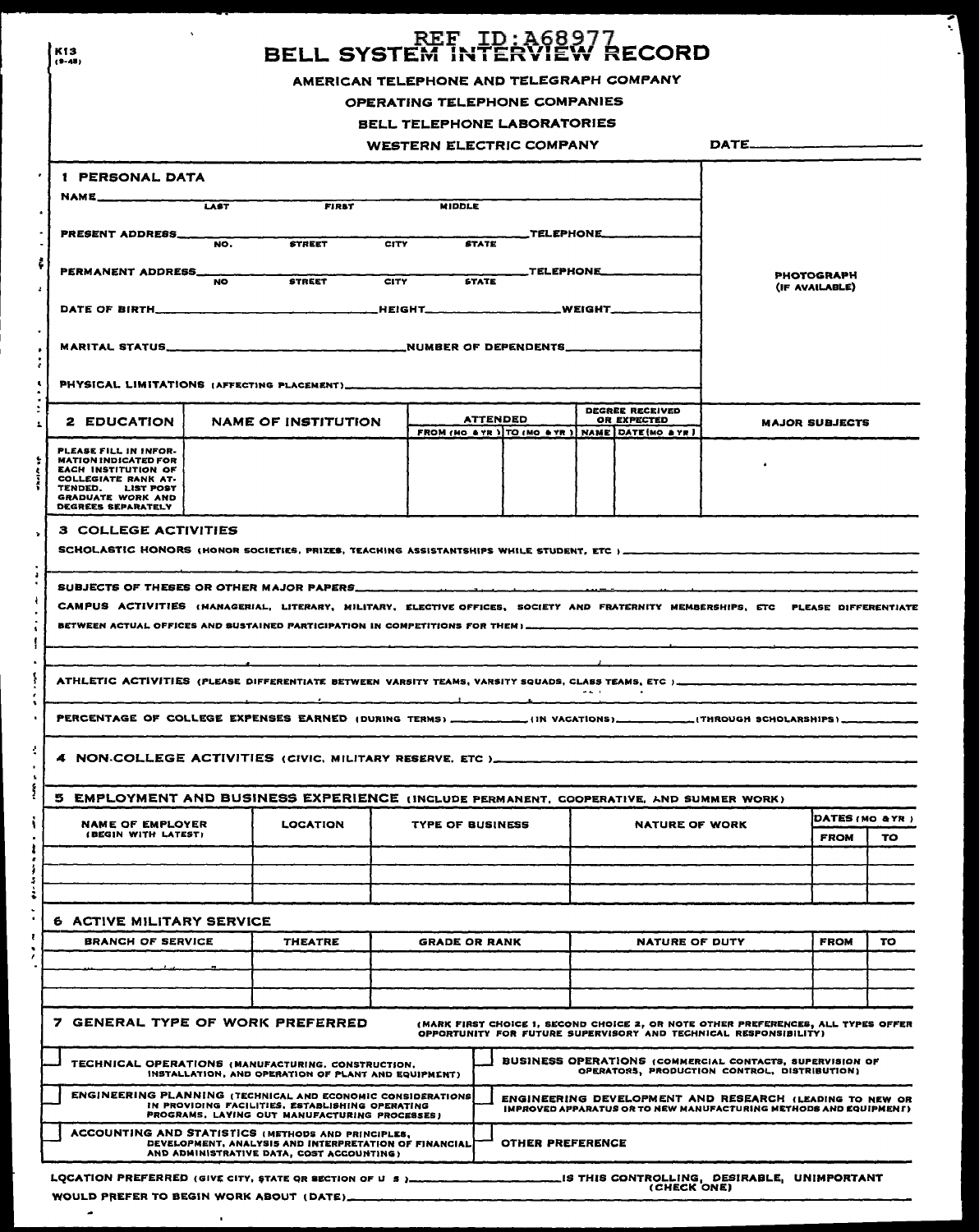| K13<br>$(9 - 45)$                                                                                                                                                                                                    |                                                                                                    | BELL SYSTENRERTEDRYAG8V9 RECORD                                      |                  |          |                       |                                                                                                                                                       |                       |     |
|----------------------------------------------------------------------------------------------------------------------------------------------------------------------------------------------------------------------|----------------------------------------------------------------------------------------------------|----------------------------------------------------------------------|------------------|----------|-----------------------|-------------------------------------------------------------------------------------------------------------------------------------------------------|-----------------------|-----|
|                                                                                                                                                                                                                      |                                                                                                    | AMERICAN TELEPHONE AND TELEGRAPH COMPANY                             |                  |          |                       |                                                                                                                                                       |                       |     |
|                                                                                                                                                                                                                      |                                                                                                    | OPERATING TELEPHONE COMPANIES                                        |                  |          |                       |                                                                                                                                                       |                       |     |
|                                                                                                                                                                                                                      |                                                                                                    | BELL TELEPHONE LABORATORIES                                          |                  |          |                       |                                                                                                                                                       |                       |     |
|                                                                                                                                                                                                                      |                                                                                                    | <b>WESTERN ELECTRIC COMPANY</b>                                      |                  |          |                       | DATE__                                                                                                                                                |                       |     |
| 1 PERSONAL DATA                                                                                                                                                                                                      |                                                                                                    |                                                                      |                  |          |                       |                                                                                                                                                       |                       |     |
| NAME_<br><b>LAST</b>                                                                                                                                                                                                 | <b>FIRST</b>                                                                                       | <b>MIDDLE</b>                                                        |                  |          |                       |                                                                                                                                                       |                       |     |
| <b>PRESENT ADDRESS_</b><br><b>NO</b>                                                                                                                                                                                 | <b>STREET</b>                                                                                      | <b>CITY</b><br><b>STATE</b>                                          | <b>TELEPHONE</b> |          |                       |                                                                                                                                                       |                       |     |
| PERMANENT ADDRESS_<br><b>NO</b>                                                                                                                                                                                      | <b>STRCET</b>                                                                                      | <b>CITY</b><br><b>STATE</b>                                          | TELEPHONE        |          |                       |                                                                                                                                                       | <b>PHOTOGRAPH</b>     |     |
| DATE OF BIRTH_                                                                                                                                                                                                       |                                                                                                    | _HEIGHT__                                                            |                  | _WEIGHT_ |                       |                                                                                                                                                       | (IF AVAILABLE)        |     |
| MARITAL STATUS                                                                                                                                                                                                       |                                                                                                    | NUMBER OF DEPENDENTS                                                 |                  |          |                       |                                                                                                                                                       |                       |     |
| PHYSICAL LIMITATIONS (AFFECTING PLACEMENT)_                                                                                                                                                                          |                                                                                                    |                                                                      |                  |          |                       |                                                                                                                                                       |                       |     |
|                                                                                                                                                                                                                      |                                                                                                    |                                                                      |                  |          | DEGREE RECEIVED       |                                                                                                                                                       |                       |     |
| <b>2 EDUCATION</b>                                                                                                                                                                                                   | <b>NAME OF INSTITUTION</b>                                                                         | <b>ATTENDED</b><br>FROM (MO & YR ) TO (MO & YR ) NAME DATE MO & TR ) |                  |          | OR EXPECTED           |                                                                                                                                                       | <b>MAJOR SUBJECTS</b> |     |
| PLEASE FILL IN INFOR-<br><b>MATION INDICATED FOR</b><br>EACH INSTITUTION OF<br>COLLEGIATE RANK AT-<br>TENDED.<br><b>LIST POST</b><br><b>GRADUATE WORK AND</b><br>DEGREES SEPARATELY                                  |                                                                                                    |                                                                      |                  |          |                       |                                                                                                                                                       |                       |     |
| 3 COLLEGE ACTIVITIES<br>SCHOLASTIC HONORS (HONOR SOCIETIES, PRIZES, TEACHING ASSISTANTSHIPS WHILE STUDENT, ETC )                                                                                                     |                                                                                                    |                                                                      |                  |          |                       |                                                                                                                                                       |                       |     |
| CAMPUS ACTIVITIES (MANAGERIAL, LITERARY, MILITARY, ELECTIVE OFFICES, SOCIETY AND FRATERNITY MEMBERSHIPS, ETC PLEASE DIFFERENTIATE<br>BETWEEN ACTUAL OFFICES AND SUSTAINED PARTICIPATION IN COMPETITIONS FOR THEM) __ |                                                                                                    |                                                                      |                  |          |                       |                                                                                                                                                       |                       |     |
| ATHLETIC ACTIVITIES (PLEASE DIFFERENTIATE BETWEEN VARSITY TEAMS, VARSITY SQUADS, CLASS TEAMS, ETC )_                                                                                                                 |                                                                                                    |                                                                      |                  |          |                       |                                                                                                                                                       |                       |     |
| FERCENTAGE OF COLLEGE EXPENSES EARNED (DURING TERMS) ___________(IN VACATIONS)__________(THROUGH SCHOLARSHIPS)___                                                                                                    |                                                                                                    |                                                                      |                  |          |                       |                                                                                                                                                       |                       |     |
| 4 NON-COLLEGE ACTIVITIES (CIVIC, MILITARY RESERVE, ETC)___                                                                                                                                                           |                                                                                                    |                                                                      |                  |          |                       |                                                                                                                                                       |                       |     |
| 5 EMPLOYMENT AND BUSINESS EXPERIENCE (INCLUDE PERMANENT, COOPERATIVE, AND SUMMER WORK)                                                                                                                               |                                                                                                    |                                                                      |                  |          |                       |                                                                                                                                                       |                       |     |
| <b>NAME OF EMPLOYER</b>                                                                                                                                                                                              | <b>LOCATION</b>                                                                                    | <b>TYPE OF BUSINESS</b>                                              |                  |          | <b>NATURE OF WORK</b> |                                                                                                                                                       | DATES (MO & YR)       |     |
| (BEGIN WITH LATEST)                                                                                                                                                                                                  |                                                                                                    |                                                                      |                  |          |                       |                                                                                                                                                       | <b>FROM</b>           | TO. |
|                                                                                                                                                                                                                      |                                                                                                    |                                                                      |                  |          |                       |                                                                                                                                                       |                       |     |
| <b>6 ACTIVE MILITARY SERVICE</b>                                                                                                                                                                                     |                                                                                                    |                                                                      |                  |          |                       |                                                                                                                                                       |                       |     |
| <b>BRANCH OF SERVICE</b>                                                                                                                                                                                             | <b>THEATRE</b>                                                                                     | <b>GRADE OR RANK</b>                                                 |                  |          | <b>NATURE OF DUTY</b> |                                                                                                                                                       | <b>FROM</b>           | TO  |
|                                                                                                                                                                                                                      |                                                                                                    |                                                                      |                  |          |                       |                                                                                                                                                       |                       |     |
| 7 GENERAL TYPE OF WORK PREFERRED                                                                                                                                                                                     |                                                                                                    |                                                                      |                  |          |                       | (MARK FIRST CHOICE I, SECOND CHOICE 2, OR NOTE OTHER PREFERENCES, ALL TYPES OFFER<br>OPPORTUNITY FOR FUTURE SUPERVISORY AND TECHNICAL RESPONSIBILITY) |                       |     |
| TECHNICAL OPERATIONS (MANUFACTURING, CONSTRUCTION,                                                                                                                                                                   | INSTALLATION, AND OPERATION OF PLANT AND EQUIPMENT)                                                |                                                                      |                  |          |                       | BUSINESS OPERATIONS (COMMERCIAL CONTACTS, SUPERVISION OF<br>OPERATORS, PRODUCTION CONTROL, DISTRIBUTION)                                              |                       |     |
| <b>ENGINEERING PLANNING (TECHNICAL AND ECONOMIC CONSIDERATIONS)</b>                                                                                                                                                  | IN PROVIDING FACILITIES, ESTABLISHING OPERATING<br>PROGRAMS, LAYING OUT MANUFACTURING PROCESSES)   |                                                                      |                  |          |                       | ENGINEERING DEVELOPMENT AND RESEARCH (LEADING TO NEW OR<br>IMPROVED APPARATUS OR TO NEW MANUFACTURING METHODS AND EQUIPMEN [ ]                        |                       |     |
| ACCOUNTING AND STATISTICS (METHODS AND PRINCIPLES,                                                                                                                                                                   | DEVELOPMENT, ANALYSIS AND INTERPRETATION OF FINANCIAL<br>AND ADMINISTRATIVE DATA, COST ACCOUNTING) |                                                                      | OTHER PREFERENCE |          |                       |                                                                                                                                                       |                       |     |
|                                                                                                                                                                                                                      |                                                                                                    |                                                                      |                  |          | (CHECK ONE)           |                                                                                                                                                       |                       |     |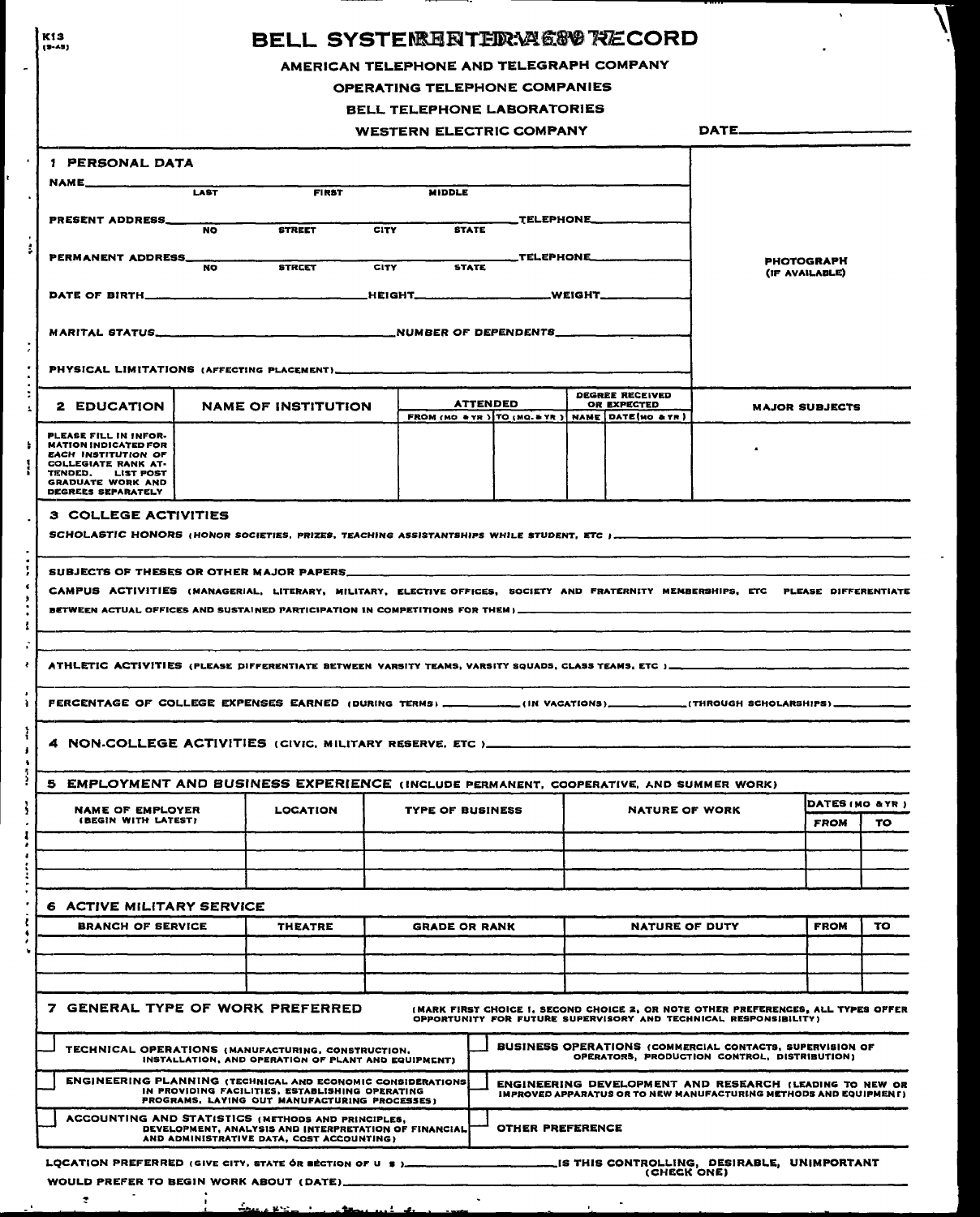PRINTED IN U.S.A.

### $\mathcal{L}$  (145)  $\mathcal{F}$ . V. AREF: ID: A689.77.  $\mathcal{L} = 3$

approach of the special con- $\sim 10^{-11}$  $\mathcal{L} = \mathcal{L} \mathcal{L} \mathcal{L}$  .  $\sim$  .

their system of the pro-

S. A. CHA CHI (BERGAN)

Home Edity  $\sim 10^{11}$ 

الرست

 $\mathbf{L}$ 

 $\mathcal{L}^{\text{max}}_{\text{max}}$  and  $\mathcal{L}^{\text{max}}_{\text{max}}$ الأرابات

> $\ddot{\bullet}$ THIS SIDE NOT TO BE FILLED OUT BY STUDENT

|                                                                                                                                                                                                                                             |             | . .                                     |                |                                |                                                                     |                |                |               |
|---------------------------------------------------------------------------------------------------------------------------------------------------------------------------------------------------------------------------------------------|-------------|-----------------------------------------|----------------|--------------------------------|---------------------------------------------------------------------|----------------|----------------|---------------|
| <b>COLLEGE RECORD</b>                                                                                                                                                                                                                       | EXCEPTIONAL | <b>BETTER</b><br>THAN<br><b>AVERAGE</b> | <b>AVERAGE</b> | <b>BELOW</b><br><b>AVERAGE</b> |                                                                     | <b>REMARKS</b> |                |               |
| <b>SCHOLASTIC STANDING</b>                                                                                                                                                                                                                  |             |                                         |                |                                |                                                                     |                |                |               |
|                                                                                                                                                                                                                                             |             |                                         |                |                                |                                                                     |                |                |               |
|                                                                                                                                                                                                                                             |             |                                         |                |                                |                                                                     |                |                |               |
|                                                                                                                                                                                                                                             |             |                                         |                |                                |                                                                     |                |                |               |
|                                                                                                                                                                                                                                             |             |                                         |                |                                |                                                                     |                |                |               |
| تشويرا<br>医单色管 化亚氯化 电射线的                                                                                                                                                                                                                    |             |                                         |                |                                |                                                                     |                |                |               |
| - PERSONAL QUALIFICATIONS                                                                                                                                                                                                                   |             |                                         |                |                                |                                                                     |                |                |               |
|                                                                                                                                                                                                                                             |             |                                         |                |                                |                                                                     |                |                |               |
|                                                                                                                                                                                                                                             |             |                                         |                |                                |                                                                     |                |                |               |
|                                                                                                                                                                                                                                             |             |                                         |                |                                |                                                                     |                |                |               |
|                                                                                                                                                                                                                                             |             |                                         |                |                                |                                                                     |                |                |               |
|                                                                                                                                                                                                                                             |             |                                         |                |                                |                                                                     |                |                |               |
|                                                                                                                                                                                                                                             |             |                                         |                |                                | STAMP OR WRITE COMPANY OR INTERVIEWERS' INITIALS OVER COLUMNS BELOW |                |                |               |
| <b>INTERVIEWERS' NOTES</b>                                                                                                                                                                                                                  |             |                                         |                |                                |                                                                     |                |                | <b>BELL</b>   |
|                                                                                                                                                                                                                                             |             |                                         | . .<br>$\sim$  | $\epsilon = \omega$            |                                                                     | $\bullet$      | $\blacksquare$ | <b>SYSTEM</b> |
|                                                                                                                                                                                                                                             |             |                                         |                |                                |                                                                     |                |                |               |
| TECHNICAL OPERATIONS                                                                                                                                                                                                                        |             |                                         |                |                                |                                                                     |                |                |               |
| ┯╾                                                                                                                                                                                                                                          |             |                                         |                |                                |                                                                     |                |                |               |
| <b>BUSINESS OPERATIONS</b>                                                                                                                                                                                                                  |             |                                         |                |                                |                                                                     |                |                |               |
| <del>e de la c</del> omposición de la composición de la composición de la composición de la composición de la composición de<br>Composición de la composición de la composición de la composición de la composición de la composición de la |             |                                         |                |                                |                                                                     |                |                |               |
| <b>ENGINEERING PLANNING</b>                                                                                                                                                                                                                 |             |                                         |                |                                |                                                                     |                |                |               |
|                                                                                                                                                                                                                                             |             |                                         |                |                                |                                                                     |                |                |               |
| <b>ENGINEERING DEVELOPMENT</b><br><b>AND RESEARCH</b>                                                                                                                                                                                       |             |                                         |                |                                |                                                                     |                |                |               |
| $\sim 100$                                                                                                                                                                                                                                  |             |                                         |                |                                |                                                                     |                |                |               |
| <b>ACCOUNTING AND STATISTICS</b>                                                                                                                                                                                                            |             |                                         |                |                                |                                                                     |                |                |               |
|                                                                                                                                                                                                                                             |             | $\bullet$                               |                |                                |                                                                     |                |                |               |
| البقائد                                                                                                                                                                                                                                     |             |                                         |                |                                |                                                                     |                |                |               |
| $\mathbf{r}$<br>$\sim$ 100 $\mu$                                                                                                                                                                                                            |             |                                         |                |                                |                                                                     |                |                |               |
|                                                                                                                                                                                                                                             |             |                                         |                |                                |                                                                     |                |                |               |
|                                                                                                                                                                                                                                             |             |                                         |                |                                |                                                                     |                |                |               |
| <b>If you want to a stage of</b>                                                                                                                                                                                                            |             |                                         |                |                                |                                                                     |                |                |               |
| $\mathbf{v}$                                                                                                                                                                                                                                |             |                                         |                |                                |                                                                     |                |                |               |
| 1.                                                                                                                                                                                                                                          |             |                                         |                |                                |                                                                     |                |                |               |
|                                                                                                                                                                                                                                             |             |                                         |                |                                |                                                                     |                |                |               |
| 2.                                                                                                                                                                                                                                          |             |                                         |                |                                |                                                                     |                |                |               |
| $\overline{\cdots}$<br>$\bullet$<br>a contact of the                                                                                                                                                                                        |             |                                         |                |                                |                                                                     |                |                |               |
| 9.                                                                                                                                                                                                                                          |             |                                         |                |                                |                                                                     |                |                |               |
|                                                                                                                                                                                                                                             |             |                                         |                |                                |                                                                     |                |                |               |
|                                                                                                                                                                                                                                             |             |                                         |                |                                |                                                                     |                |                |               |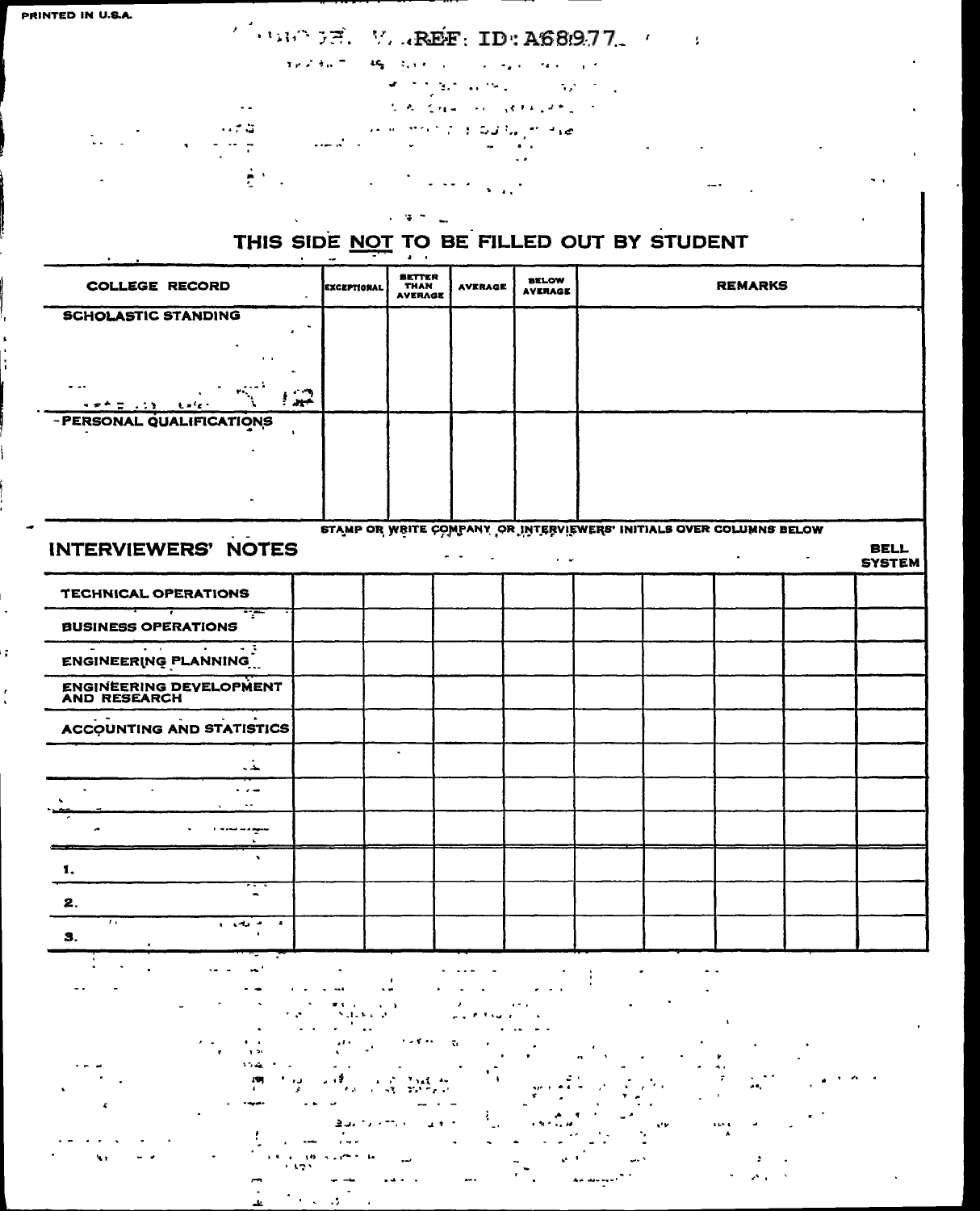$\blacktriangle$ 

### AMERICAN TELE<del>f MORE</del> AND PELEGRAPH COMPANY<br>A DOLLA ATOMATION IOD PANDICIAN **APPLICATION FOR EMPLOYMENT**

|                                                                                   |                                                         |                                                                                                                                                                                                                                                                                                                                                                                                                                  |                                 | $\mathbf{A}$ .                     |
|-----------------------------------------------------------------------------------|---------------------------------------------------------|----------------------------------------------------------------------------------------------------------------------------------------------------------------------------------------------------------------------------------------------------------------------------------------------------------------------------------------------------------------------------------------------------------------------------------|---------------------------------|------------------------------------|
|                                                                                   |                                                         |                                                                                                                                                                                                                                                                                                                                                                                                                                  |                                 |                                    |
|                                                                                   |                                                         |                                                                                                                                                                                                                                                                                                                                                                                                                                  |                                 |                                    |
|                                                                                   |                                                         |                                                                                                                                                                                                                                                                                                                                                                                                                                  |                                 |                                    |
|                                                                                   |                                                         |                                                                                                                                                                                                                                                                                                                                                                                                                                  |                                 |                                    |
| <b>EDUCATION</b>                                                                  | $\mathcal{L}_{\text{max}}$ , $\mathcal{L}_{\text{max}}$ |                                                                                                                                                                                                                                                                                                                                                                                                                                  |                                 | <b>Barrows</b>                     |
| NAME OF SCHOOL                                                                    | LOCATION                                                | <b>COURSE</b>                                                                                                                                                                                                                                                                                                                                                                                                                    | <b>YEARS</b><br><b>ATTENDED</b> | <b>DIPLOMA OR</b><br><b>DEGREE</b> |
| a tanàna amin'ny faritr'i Nor                                                     |                                                         |                                                                                                                                                                                                                                                                                                                                                                                                                                  |                                 | $\mathbf{r}$                       |
|                                                                                   |                                                         |                                                                                                                                                                                                                                                                                                                                                                                                                                  |                                 |                                    |
|                                                                                   |                                                         |                                                                                                                                                                                                                                                                                                                                                                                                                                  |                                 |                                    |
|                                                                                   |                                                         |                                                                                                                                                                                                                                                                                                                                                                                                                                  |                                 |                                    |
| $\mathcal{A}^{\mathcal{A}}$ and $\mathcal{A}^{\mathcal{A}}$<br>5.                 |                                                         |                                                                                                                                                                                                                                                                                                                                                                                                                                  |                                 |                                    |
| $\overline{\phantom{a}}$                                                          |                                                         |                                                                                                                                                                                                                                                                                                                                                                                                                                  |                                 |                                    |
| IF YOU ATTENDED COLLEGE, STATE MAJOR AND MINOR SUBJECTS_____________              |                                                         |                                                                                                                                                                                                                                                                                                                                                                                                                                  |                                 |                                    |
|                                                                                   |                                                         | $\frac{1}{\sqrt{2\pi}}\left(\frac{1}{\sqrt{2\pi}}\right)^{2}=\frac{1}{\sqrt{2\pi}}\left(\frac{1}{\sqrt{2\pi}}\right)^{2}=\frac{1}{\sqrt{2\pi}}\left(\frac{1}{\sqrt{2\pi}}\right)^{2}=\frac{1}{\sqrt{2\pi}}\left(\frac{1}{\sqrt{2\pi}}\right)^{2}=\frac{1}{\sqrt{2\pi}}\left(\frac{1}{\sqrt{2\pi}}\right)^{2}=\frac{1}{\sqrt{2\pi}}\left(\frac{1}{\sqrt{2\pi}}\right)^{2}=\frac{1}{\sqrt{2\pi}}\left(\frac{1}{\sqrt{2\pi}}\right$ | $\frac{1}{1374}$                |                                    |
| IF YOU ARE NOW ATTENDING NIGHT SCHOOL STATE SUBJECTS YOU ARE STUDYING ___________ |                                                         |                                                                                                                                                                                                                                                                                                                                                                                                                                  |                                 |                                    |
|                                                                                   |                                                         |                                                                                                                                                                                                                                                                                                                                                                                                                                  |                                 |                                    |
|                                                                                   |                                                         |                                                                                                                                                                                                                                                                                                                                                                                                                                  |                                 |                                    |
| <b>Contract Contract</b>                                                          |                                                         |                                                                                                                                                                                                                                                                                                                                                                                                                                  |                                 |                                    |
| LIST OTHER SPECIAL QUALIFICATIONS                                                 |                                                         |                                                                                                                                                                                                                                                                                                                                                                                                                                  |                                 |                                    |
|                                                                                   |                                                         |                                                                                                                                                                                                                                                                                                                                                                                                                                  |                                 |                                    |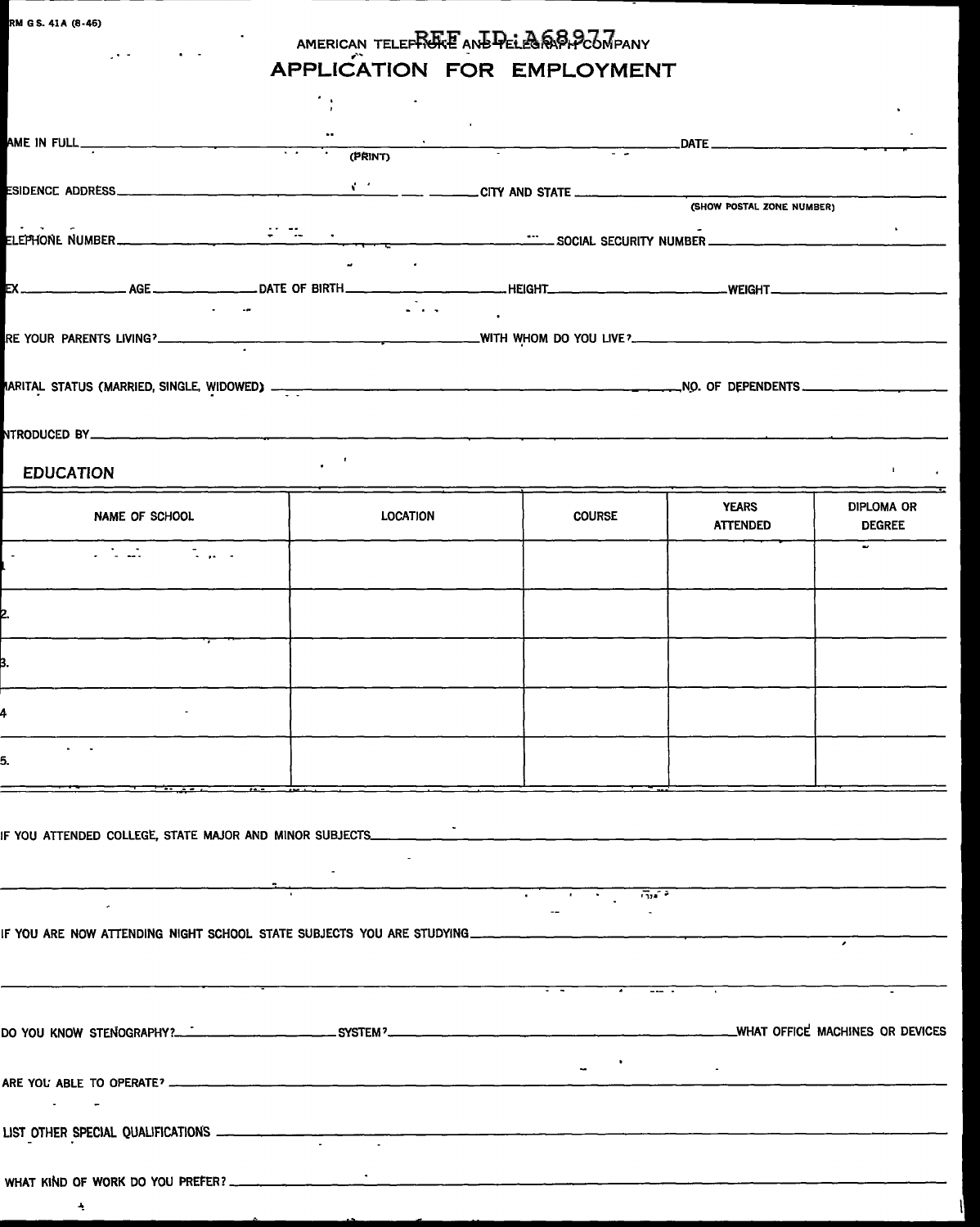#### PREVIOUS EMPLOYMENT:

**EMPLOYER** 

| т,            |                                           | m | <b>PERIOD OF</b>  | Q: A68977                |                           |
|---------------|-------------------------------------------|---|-------------------|--------------------------|---------------------------|
| .<br>والمستعد | <b><i>Contract of the State State</i></b> |   | <b>EMPLOYMENT</b> | <b>SALARY</b>            | <b>REASON FOR LEAVING</b> |
|               |                                           |   | <b>FROM</b>       | <b>STARTING</b>          |                           |
| مستدر البدير  |                                           |   |                   | MO.<br>WK.<br><b>PER</b> |                           |
|               |                                           |   | TO                | <b>LAST</b>              |                           |
|               |                                           |   |                   | MO.<br>WK.<br>PER<br>а   |                           |
|               |                                           |   |                   |                          |                           |

|      |                                                                                                                                                                                                                                                                                                                          |                   | PER WK.<br>I\$                                  |            |
|------|--------------------------------------------------------------------------------------------------------------------------------------------------------------------------------------------------------------------------------------------------------------------------------------------------------------------------|-------------------|-------------------------------------------------|------------|
|      | ADDRESS                                                                                                                                                                                                                                                                                                                  | <b>TO</b>         | <b>LAST</b><br>PER WK.<br>$\blacktriangleright$ |            |
| LAST |                                                                                                                                                                                                                                                                                                                          |                   |                                                 |            |
|      | CIP                                                                                                                                                                                                                                                                                                                      |                   |                                                 |            |
|      | TO WHOM DID YOU REPORT ?_______________________                                                                                                                                                                                                                                                                          | <b>FROM</b>       |                                                 |            |
|      |                                                                                                                                                                                                                                                                                                                          |                   | <b>STARTING</b><br>PER MO.<br>\$                |            |
|      | 2 ND ADDRESS                                                                                                                                                                                                                                                                                                             | $\overline{10}$   | <b>LAST</b><br>PER WO.<br>\$                    |            |
| LAST |                                                                                                                                                                                                                                                                                                                          |                   |                                                 |            |
|      | $CITY$ $\frac{1}{2}$ $\frac{1}{2}$ $\frac{1}{2}$ $\frac{1}{2}$ $\frac{1}{2}$ $\frac{1}{2}$ $\frac{1}{2}$ $\frac{1}{2}$ $\frac{1}{2}$ $\frac{1}{2}$ $\frac{1}{2}$ $\frac{1}{2}$ $\frac{1}{2}$ $\frac{1}{2}$ $\frac{1}{2}$ $\frac{1}{2}$ $\frac{1}{2}$ $\frac{1}{2}$ $\frac{1}{2}$ $\frac{1}{2}$ $\frac{1}{2}$ $\frac{1}{$ |                   |                                                 |            |
|      | TO WHOM DID YOU REPORT ?                                                                                                                                                                                                                                                                                                 |                   |                                                 |            |
|      |                                                                                                                                                                                                                                                                                                                          | <b>FROM</b>       | <b>STARTING</b><br>PER WK<br>\$                 |            |
|      |                                                                                                                                                                                                                                                                                                                          | $\overline{10}$   | <b>LAST</b>                                     |            |
| LAST |                                                                                                                                                                                                                                                                                                                          |                   | $PER$ $WK$<br>$\bullet$                         |            |
|      |                                                                                                                                                                                                                                                                                                                          |                   |                                                 |            |
|      |                                                                                                                                                                                                                                                                                                                          |                   |                                                 |            |
|      | REFERENCES AND GENERAL REMARKS.                                                                                                                                                                                                                                                                                          |                   |                                                 |            |
|      |                                                                                                                                                                                                                                                                                                                          |                   |                                                 |            |
|      |                                                                                                                                                                                                                                                                                                                          |                   |                                                 |            |
|      | 2 PERSONAL (NOT RELATIVES)                                                                                                                                                                                                                                                                                               |                   |                                                 |            |
|      | $\sim$                                                                                                                                                                                                                                                                                                                   | <b>Carl Corp.</b> | and the contract of                             | $\sim 100$ |
|      |                                                                                                                                                                                                                                                                                                                          |                   |                                                 |            |
|      |                                                                                                                                                                                                                                                                                                                          |                   |                                                 |            |
|      | <b>Contract</b>                                                                                                                                                                                                                                                                                                          |                   |                                                 |            |
|      |                                                                                                                                                                                                                                                                                                                          |                   |                                                 |            |
|      |                                                                                                                                                                                                                                                                                                                          |                   | SIGNATURE_                                      |            |
|      | INTERVIEWER'S NOTES (THIS SPACE NOT TO BE FILLED IN BY APPLICANT)                                                                                                                                                                                                                                                        |                   |                                                 |            |
|      |                                                                                                                                                                                                                                                                                                                          |                   |                                                 |            |
|      |                                                                                                                                                                                                                                                                                                                          |                   | ひとうしょうしゅう<br>$\Delta \sim 10^{-11}$             | ñ.         |
|      |                                                                                                                                                                                                                                                                                                                          |                   |                                                 |            |
|      |                                                                                                                                                                                                                                                                                                                          |                   |                                                 |            |
|      |                                                                                                                                                                                                                                                                                                                          |                   |                                                 |            |
|      |                                                                                                                                                                                                                                                                                                                          |                   |                                                 |            |
|      |                                                                                                                                                                                                                                                                                                                          | $\sim$ $\sim$     |                                                 |            |
|      |                                                                                                                                                                                                                                                                                                                          |                   |                                                 |            |
|      |                                                                                                                                                                                                                                                                                                                          |                   |                                                 |            |
|      |                                                                                                                                                                                                                                                                                                                          |                   | INTERVIEWED BY_                                 |            |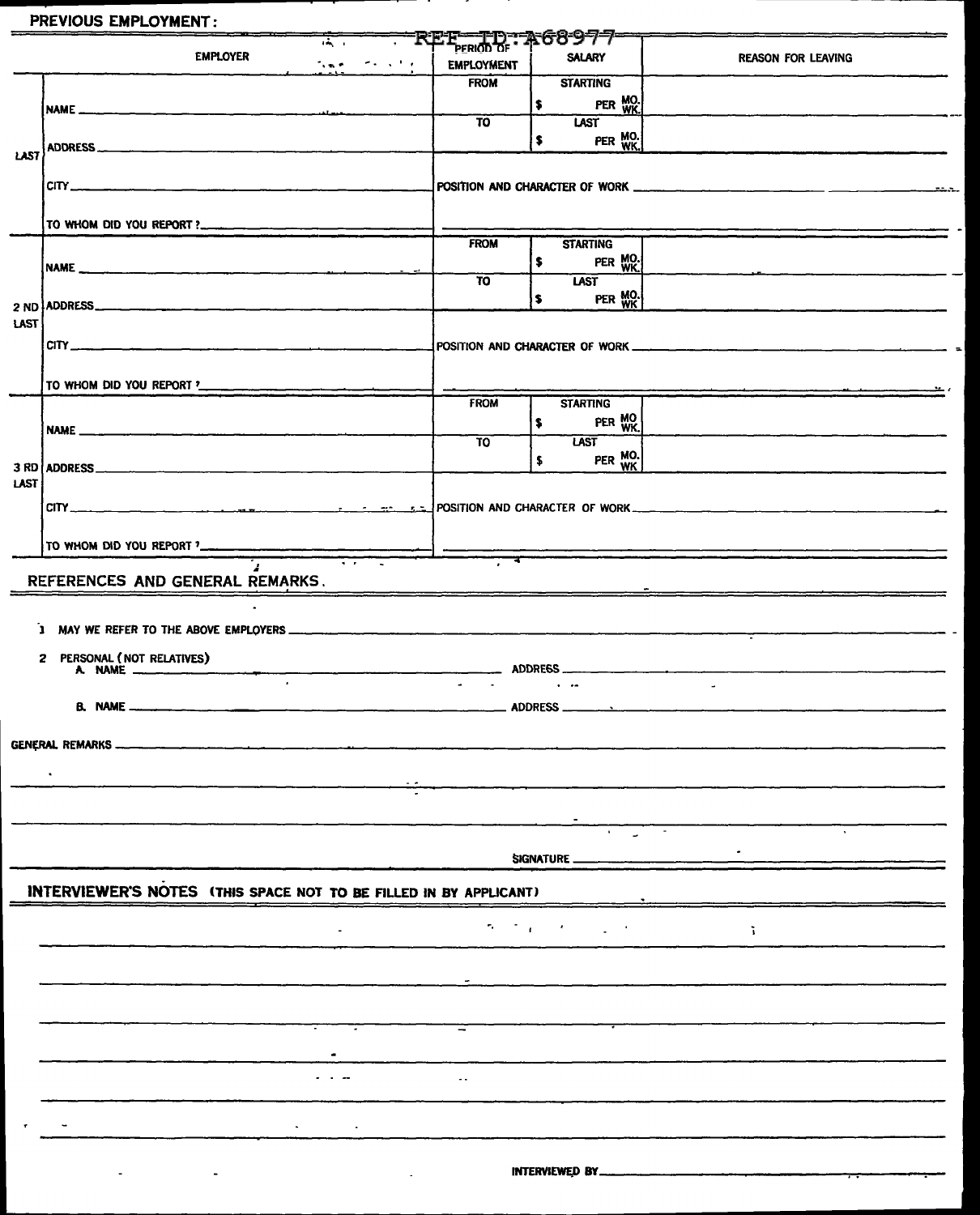#### REF ID:A68977

BELL TELEPHONE LABORATORIES INCORPORATIED 483 WEST STREET NEW YORK 14, N. Y.

DATE \_\_

#### QUALIFICATION RECORD

INSTRUCTIONS: BEFORE FILLING OUT THIS APPLICATION PLEASE READ "GENERAL INFORMATION" ON PAGE<br>3. ANSWER EACH QUESTION FULLY. IF YOU FIND NEED FOR SUPPLEMENTING THIS FORM, USE "REMARKS" SPACE<br>ON PAGE 3.

|                                                                                                                                         | <b>PERSONAL</b>        |                  |                                    |                                   |                                             |
|-----------------------------------------------------------------------------------------------------------------------------------------|------------------------|------------------|------------------------------------|-----------------------------------|---------------------------------------------|
| 1 NAME -                                                                                                                                |                        |                  |                                    |                                   |                                             |
| (PRINT)<br><b>FIRST</b>                                                                                                                 |                        | <b>MIDDLE</b>    |                                    |                                   | <b>LAST</b>                                 |
| 2 ADDRESS<br><b>STREET</b><br>NO.                                                                                                       |                        | <b>CITY</b>      | ZONE                               |                                   | <b>STATE</b>                                |
| <b>3 DATE OF BIRTH_</b><br><b>YEAR</b><br><b>DAY</b><br><b>MONTH</b>                                                                    |                        |                  |                                    |                                   |                                             |
| 5 AGE__________6 HEIGHT__________7 WEIGHT_____________8 CITIZEN OF UNITED STATES? YES____________ NO____                                |                        |                  |                                    |                                   |                                             |
| <b>SINGLE</b><br><b>WIDOWED</b><br>9 ARE YOU MARRIED<br><b>DIVORCED</b><br>$\Box$<br>SEPARATED []                                       |                        |                  |                                    |                                   |                                             |
| 10 PERSON TO BE NOTIFIED<br>IN CASE OF EMERGENCY ______<br><b>NAME</b>                                                                  |                        |                  |                                    |                                   |                                             |
| <b>ADDRESS</b><br><u> 1980 - Johann John Stone, mars and de British and de British and de British and de British and de British and</u> |                        | TELEPHONE NUMBER |                                    |                                   | <b>RELATIONSHIP</b>                         |
|                                                                                                                                         |                        |                  |                                    |                                   |                                             |
|                                                                                                                                         |                        |                  |                                    |                                   |                                             |
|                                                                                                                                         |                        |                  |                                    |                                   |                                             |
| 13 GIVE THE NAME OF ANY OTHER BELL SYSTEM                                                                                               |                        |                  |                                    |                                   |                                             |
|                                                                                                                                         |                        |                  |                                    |                                   |                                             |
| 15 TYPE OF WORK WANTED______                                                                                                            |                        |                  |                                    |                                   |                                             |
|                                                                                                                                         | <b>EDUCATION</b>       |                  |                                    |                                   |                                             |
| NAME OF SCHOOLS AND COLLEGES ATTENDED                                                                                                   | <b>FROM</b><br>MO. YR. | TO.<br>MO. YR.   | <b>WERE YOU</b><br>GRAD-<br>UATED? | <b>DEGREES</b><br><b>RECEIVED</b> | <b>SUBJECTS OF</b><br><b>SPECIALIZATION</b> |
|                                                                                                                                         |                        |                  |                                    |                                   |                                             |
| 18 HIGH SCHOOL __________________                                                                                                       |                        |                  |                                    |                                   |                                             |
| 19 DAY COLLEGES OR                                                                                                                      |                        |                  |                                    |                                   |                                             |
| UNIVERSITIES _____ _                                                                                                                    |                        |                  |                                    |                                   |                                             |
|                                                                                                                                         |                        |                  |                                    |                                   |                                             |
|                                                                                                                                         |                        |                  |                                    |                                   |                                             |
| 20 NIGHT SCHOOLS<br>OR COLLEGES _________________                                                                                       |                        |                  |                                    |                                   |                                             |
|                                                                                                                                         |                        |                  |                                    |                                   |                                             |
|                                                                                                                                         |                        |                  |                                    |                                   |                                             |
|                                                                                                                                         |                        |                  |                                    |                                   |                                             |
| $\bullet$                                                                                                                               |                        |                  |                                    |                                   |                                             |
|                                                                                                                                         |                        |                  |                                    |                                   |                                             |

E-S7B (11-47)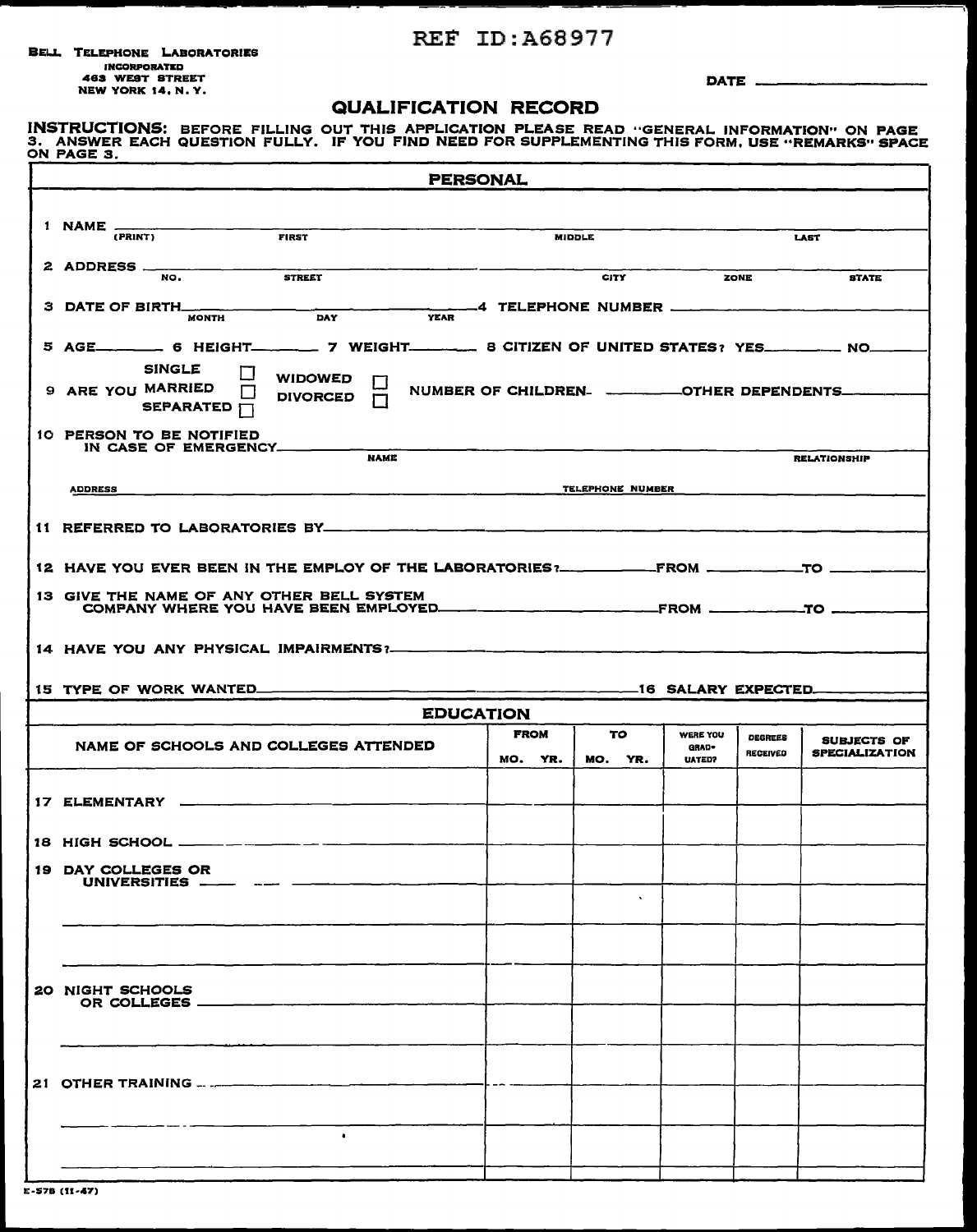# REF ID: 168977<br>BUSINESS EXPERIENCE

GIVE THE NAMES OF THE ORGANIZATIONS FOR WHICH YOU HAVE WORKED

| STARTING DATE LEAVING DATE SALARY OR WAGES<br>NAME OF SUPERVISOR FOR WHOM YOU WORKED<br><b>JOB TITLE</b><br><b>WHAT WORK DID YOU DO?</b><br><b>REASON FOR LEAVING</b><br><b>ADDRESS OF ORGANIZATION</b><br><b>23 NEXT PREVIOUS</b><br>STARTING DATE LEAVING DATE SALARY OR WAGES<br>NAME OF SUPERVISOR FOR WHOM YOU WORKED<br><b>JOB TITLE</b><br><b>WHAT WORK DID YOU DO?</b><br><b>REASON FOR LEAVING</b><br>ADDRESS OF ORGANIZATION<br><b>24 NEXT PREVIOUS</b><br>NAME OF SUPERVISOR FOR WHOM YOU WORKED<br>STARTING DATE LEAVING DATE SALARY OR WAGES<br><b>JOB TITLE</b><br><b>WHAT WORK DID YOU DO?</b><br><b>REASON FOR LEAVING</b><br><b>ADDRESS OF ORGANIZATION</b><br>STARTING DATE LEAVING DATE SALARY OR WAGES<br>NAME OF SUPERVISOR FOR WHOM YOU WORKED<br><b>JOB TITLE</b><br><b>WHAT WORK DID YOU DO?</b><br><b>REASON FOR LEAVING</b><br><b>ADDRESS OF ORGANIZATION</b><br><b>26 NEXT PREVIOUS</b><br>NAME OF SUPERVISOR FOR WHOM YOU WORKED<br><b>STARTING DATE</b><br>LEAVING DATE SALARY OR WAGES<br><b>JOB TITLE</b><br><b>WHAT WORK DID YOU DO?</b><br><b>REASON FOR LEAVING</b> | -<br>22 PRESENT OR LAST | <b>ADDRESS OF ORGANIZATION</b> |  |
|-------------------------------------------------------------------------------------------------------------------------------------------------------------------------------------------------------------------------------------------------------------------------------------------------------------------------------------------------------------------------------------------------------------------------------------------------------------------------------------------------------------------------------------------------------------------------------------------------------------------------------------------------------------------------------------------------------------------------------------------------------------------------------------------------------------------------------------------------------------------------------------------------------------------------------------------------------------------------------------------------------------------------------------------------------------------------------------------------------|-------------------------|--------------------------------|--|
|                                                                                                                                                                                                                                                                                                                                                                                                                                                                                                                                                                                                                                                                                                                                                                                                                                                                                                                                                                                                                                                                                                       |                         |                                |  |
|                                                                                                                                                                                                                                                                                                                                                                                                                                                                                                                                                                                                                                                                                                                                                                                                                                                                                                                                                                                                                                                                                                       |                         |                                |  |
|                                                                                                                                                                                                                                                                                                                                                                                                                                                                                                                                                                                                                                                                                                                                                                                                                                                                                                                                                                                                                                                                                                       |                         |                                |  |
|                                                                                                                                                                                                                                                                                                                                                                                                                                                                                                                                                                                                                                                                                                                                                                                                                                                                                                                                                                                                                                                                                                       |                         |                                |  |
|                                                                                                                                                                                                                                                                                                                                                                                                                                                                                                                                                                                                                                                                                                                                                                                                                                                                                                                                                                                                                                                                                                       |                         |                                |  |
|                                                                                                                                                                                                                                                                                                                                                                                                                                                                                                                                                                                                                                                                                                                                                                                                                                                                                                                                                                                                                                                                                                       |                         |                                |  |
|                                                                                                                                                                                                                                                                                                                                                                                                                                                                                                                                                                                                                                                                                                                                                                                                                                                                                                                                                                                                                                                                                                       |                         |                                |  |
|                                                                                                                                                                                                                                                                                                                                                                                                                                                                                                                                                                                                                                                                                                                                                                                                                                                                                                                                                                                                                                                                                                       |                         |                                |  |
|                                                                                                                                                                                                                                                                                                                                                                                                                                                                                                                                                                                                                                                                                                                                                                                                                                                                                                                                                                                                                                                                                                       |                         |                                |  |
|                                                                                                                                                                                                                                                                                                                                                                                                                                                                                                                                                                                                                                                                                                                                                                                                                                                                                                                                                                                                                                                                                                       |                         |                                |  |
|                                                                                                                                                                                                                                                                                                                                                                                                                                                                                                                                                                                                                                                                                                                                                                                                                                                                                                                                                                                                                                                                                                       |                         |                                |  |
|                                                                                                                                                                                                                                                                                                                                                                                                                                                                                                                                                                                                                                                                                                                                                                                                                                                                                                                                                                                                                                                                                                       |                         |                                |  |
|                                                                                                                                                                                                                                                                                                                                                                                                                                                                                                                                                                                                                                                                                                                                                                                                                                                                                                                                                                                                                                                                                                       |                         |                                |  |
|                                                                                                                                                                                                                                                                                                                                                                                                                                                                                                                                                                                                                                                                                                                                                                                                                                                                                                                                                                                                                                                                                                       |                         |                                |  |
|                                                                                                                                                                                                                                                                                                                                                                                                                                                                                                                                                                                                                                                                                                                                                                                                                                                                                                                                                                                                                                                                                                       |                         |                                |  |
|                                                                                                                                                                                                                                                                                                                                                                                                                                                                                                                                                                                                                                                                                                                                                                                                                                                                                                                                                                                                                                                                                                       |                         |                                |  |
|                                                                                                                                                                                                                                                                                                                                                                                                                                                                                                                                                                                                                                                                                                                                                                                                                                                                                                                                                                                                                                                                                                       | <b>25 NEXT PREVIOUS</b> |                                |  |
|                                                                                                                                                                                                                                                                                                                                                                                                                                                                                                                                                                                                                                                                                                                                                                                                                                                                                                                                                                                                                                                                                                       |                         |                                |  |
|                                                                                                                                                                                                                                                                                                                                                                                                                                                                                                                                                                                                                                                                                                                                                                                                                                                                                                                                                                                                                                                                                                       |                         |                                |  |
|                                                                                                                                                                                                                                                                                                                                                                                                                                                                                                                                                                                                                                                                                                                                                                                                                                                                                                                                                                                                                                                                                                       |                         |                                |  |
|                                                                                                                                                                                                                                                                                                                                                                                                                                                                                                                                                                                                                                                                                                                                                                                                                                                                                                                                                                                                                                                                                                       |                         |                                |  |
|                                                                                                                                                                                                                                                                                                                                                                                                                                                                                                                                                                                                                                                                                                                                                                                                                                                                                                                                                                                                                                                                                                       |                         |                                |  |
|                                                                                                                                                                                                                                                                                                                                                                                                                                                                                                                                                                                                                                                                                                                                                                                                                                                                                                                                                                                                                                                                                                       |                         |                                |  |
|                                                                                                                                                                                                                                                                                                                                                                                                                                                                                                                                                                                                                                                                                                                                                                                                                                                                                                                                                                                                                                                                                                       |                         |                                |  |
|                                                                                                                                                                                                                                                                                                                                                                                                                                                                                                                                                                                                                                                                                                                                                                                                                                                                                                                                                                                                                                                                                                       |                         |                                |  |
|                                                                                                                                                                                                                                                                                                                                                                                                                                                                                                                                                                                                                                                                                                                                                                                                                                                                                                                                                                                                                                                                                                       |                         |                                |  |
|                                                                                                                                                                                                                                                                                                                                                                                                                                                                                                                                                                                                                                                                                                                                                                                                                                                                                                                                                                                                                                                                                                       |                         |                                |  |
|                                                                                                                                                                                                                                                                                                                                                                                                                                                                                                                                                                                                                                                                                                                                                                                                                                                                                                                                                                                                                                                                                                       |                         |                                |  |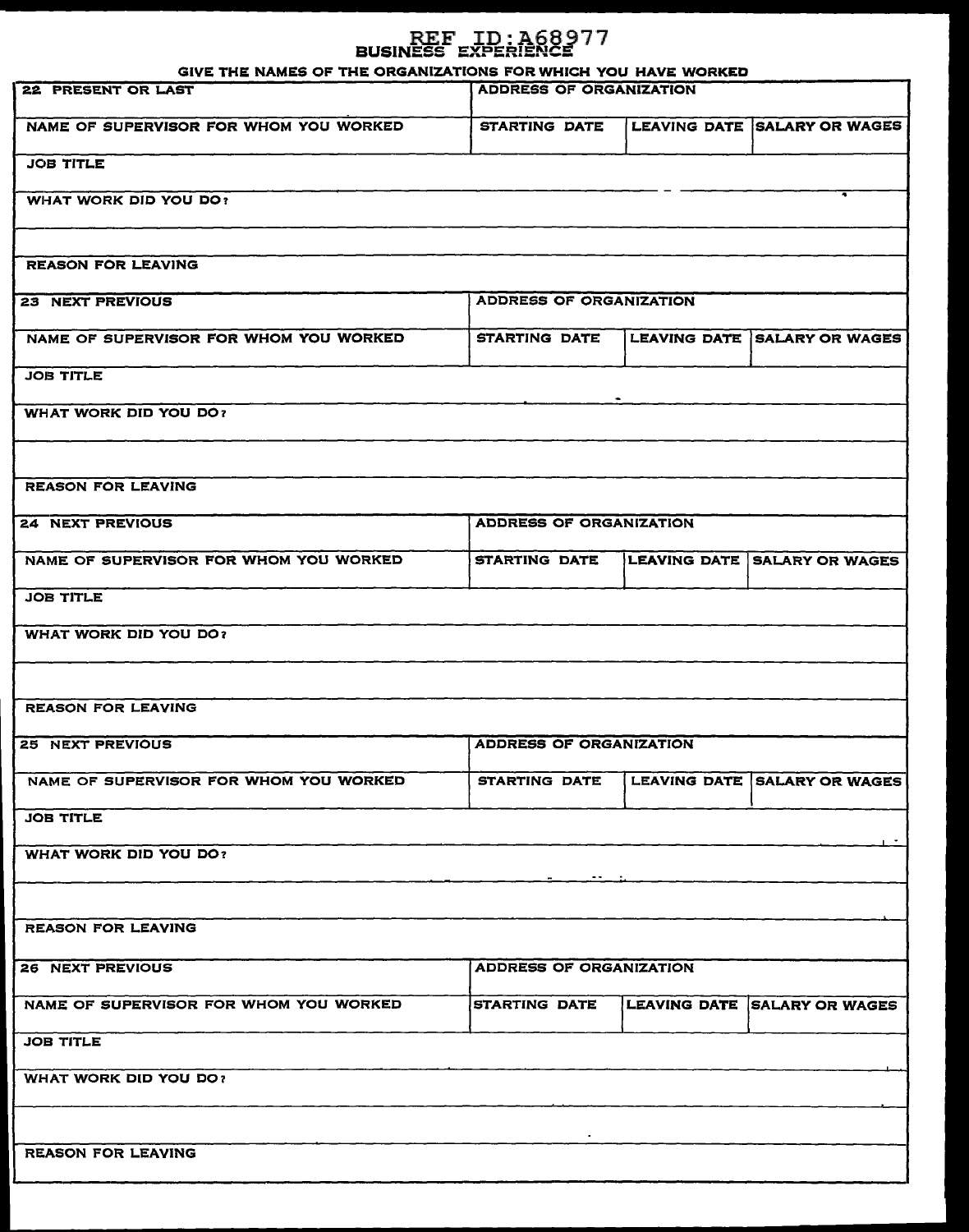| PERSORE FREPERARGES77                         |
|-----------------------------------------------|
| DO NOT REFER TO RELATIVES OR FORMER EMPLOYERS |

| (PRINT)                                                                                                                     | <b>BUSINESS</b>                                                    | <b>ADDRESS</b>                                                                                                                                                                                                      |                |
|-----------------------------------------------------------------------------------------------------------------------------|--------------------------------------------------------------------|---------------------------------------------------------------------------------------------------------------------------------------------------------------------------------------------------------------------|----------------|
| 27                                                                                                                          |                                                                    |                                                                                                                                                                                                                     |                |
| 28                                                                                                                          |                                                                    |                                                                                                                                                                                                                     |                |
| <b>z</b> 9                                                                                                                  |                                                                    |                                                                                                                                                                                                                     |                |
|                                                                                                                             |                                                                    |                                                                                                                                                                                                                     |                |
| 30 HAVE YOU ANY RELATIVES IN<br>THE EMPLOY OF THE LABORATORIES?____________NAME ______________________________RELATIONSHIP_ |                                                                    |                                                                                                                                                                                                                     |                |
|                                                                                                                             | <b>REMARKS</b>                                                     |                                                                                                                                                                                                                     |                |
|                                                                                                                             |                                                                    | USE FOR ANY EXPLANATIONS OR SUPPLEMENTARY INFORMATION YOU WISH TO SUBMIT                                                                                                                                            |                |
|                                                                                                                             |                                                                    |                                                                                                                                                                                                                     |                |
|                                                                                                                             |                                                                    |                                                                                                                                                                                                                     |                |
|                                                                                                                             |                                                                    |                                                                                                                                                                                                                     |                |
|                                                                                                                             |                                                                    |                                                                                                                                                                                                                     |                |
|                                                                                                                             |                                                                    |                                                                                                                                                                                                                     |                |
|                                                                                                                             |                                                                    |                                                                                                                                                                                                                     |                |
|                                                                                                                             |                                                                    |                                                                                                                                                                                                                     |                |
|                                                                                                                             |                                                                    |                                                                                                                                                                                                                     |                |
|                                                                                                                             |                                                                    |                                                                                                                                                                                                                     |                |
|                                                                                                                             |                                                                    |                                                                                                                                                                                                                     |                |
|                                                                                                                             |                                                                    |                                                                                                                                                                                                                     |                |
|                                                                                                                             | <b>GENERAL INFORMATION</b>                                         |                                                                                                                                                                                                                     |                |
| MISSAL.                                                                                                                     |                                                                    | IT IS TO YOUR ADVANTAGE THAT THIS QUALIFICATION RECORD BE FILLED<br>OUT COMPLETELY AND ACCURATELY. IN CASE OF EMPLOYMENT, ANY FALSE STATE-<br>MENT OR MISREPRESENTATION MAY BE CONSIDERED SUFFICIENT CAUSE FOR DIS- |                |
|                                                                                                                             |                                                                    | PHYSICAL QUALIFICATIONS APPROPRIATE TO THE POSITION APPLIED FOR ARE<br>REQUIRED. A PHYSICAL EXAMINATION IS GIVEN AS PART OF THE EMPLOYMENT PRO-                                                                     | łυ             |
| CEDURE.                                                                                                                     |                                                                    |                                                                                                                                                                                                                     |                |
|                                                                                                                             | INVENTOR'S AGREEMENT OF BELL TELEPHONE LABORATORIES, INCORPORATED. | RIGHTS TO INVENTIONS CONCEIVED IN THE COURSE OF EMPLOYMENT ARE<br>ASSIGNED TO THE LABORATORIES. IF REQUESTED, APPLICANT AGREES TO EXECUTE                                                                           |                |
|                                                                                                                             | THAT MY STATEMENTS IN THIS APPLICATION ARE CORRECT.                | I AGREE TO THE FOREGOING REQUIREMENTS OF EMPLOYMENT AND CERTIFY                                                                                                                                                     | Earth Centre 1 |

THIS RECORD SHOULD BE RETURNED TO PERSONNEL DEPARTMENT, 463 WEST STREET, NEW YORK 14, N. Y.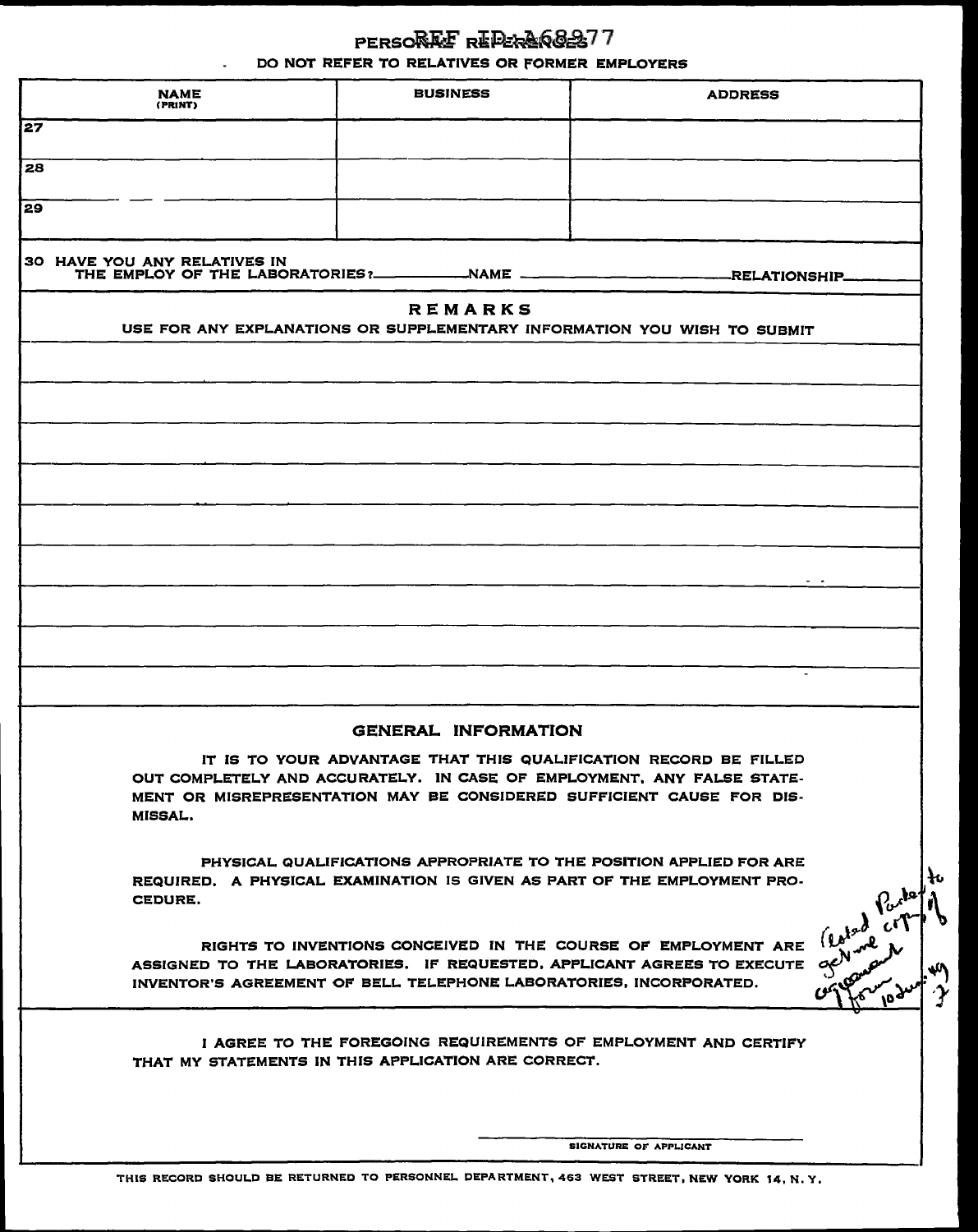## REF ID: A68977

|                             |                    |                    |                   |            | APPLICANT SHOULD NOT WRITE ON THIS PAGE |                       |      |                 |
|-----------------------------|--------------------|--------------------|-------------------|------------|-----------------------------------------|-----------------------|------|-----------------|
| <b>NAME</b>                 |                    |                    |                   | <b>JOB</b> |                                         | <b>REFERENCE</b>      |      |                 |
|                             |                    |                    |                   |            | <b>INTERVIEWER'S NOTES</b>              |                       |      |                 |
|                             |                    |                    |                   |            |                                         |                       |      |                 |
|                             |                    |                    |                   |            |                                         |                       |      |                 |
|                             |                    |                    |                   |            |                                         |                       |      |                 |
|                             |                    |                    |                   |            |                                         |                       |      |                 |
|                             |                    |                    |                   |            |                                         |                       |      |                 |
|                             |                    |                    |                   |            |                                         |                       |      |                 |
|                             |                    |                    |                   |            |                                         |                       |      |                 |
|                             |                    |                    |                   |            |                                         |                       |      |                 |
|                             |                    |                    |                   |            |                                         |                       |      |                 |
|                             |                    |                    |                   |            |                                         |                       |      |                 |
|                             |                    |                    |                   |            |                                         |                       |      |                 |
|                             |                    |                    |                   |            |                                         | <b>INTERVIEWER</b>    |      | DATE            |
|                             |                    |                    |                   |            | RECORD OF PHYSICAL EXAMINATION          |                       |      |                 |
| <b>RATING</b>               | <b>DATE</b>        |                    |                   |            | <b>EXAMINING PHYSICIAN</b>              |                       |      |                 |
| D                           |                    |                    |                   |            |                                         |                       |      |                 |
| $\mathbf C$                 |                    |                    |                   |            |                                         |                       |      |                 |
| в                           |                    |                    |                   |            |                                         |                       |      |                 |
| <b>AC</b>                   |                    |                    |                   |            |                                         |                       |      |                 |
| A                           |                    |                    |                   |            |                                         |                       |      |                 |
|                             |                    |                    |                   |            | ACTION BY EMPLOYMENT DEPARTMENT         |                       |      |                 |
| <b>ACCEPTED BY</b>          |                    |                    |                   |            | DATE TO REPORT                          | DATE TO DEPT.         |      | <b>SALARY</b>   |
| <b>CLASSIFICATION</b>       |                    |                    | <b>REGULAR</b>    |            | TEMPORARY THR.                          | DEPT. NO.             |      | <b>LOCATION</b> |
| PHOTOGRAPH TAKEN            | TEMPORARY PASS NO. |                    |                   |            | INVENTOR'S CONTRACT NO.                 |                       | DATE |                 |
| SOCIAL SECURITY ACCOUNT NO. |                    | <b>VERIFIED BY</b> |                   |            |                                         | <b>FORM SS-5</b>      |      |                 |
|                             |                    |                    |                   |            |                                         |                       |      |                 |
|                             |                    |                    |                   |            |                                         |                       |      |                 |
|                             |                    |                    |                   |            |                                         |                       |      |                 |
|                             |                    |                    |                   |            |                                         |                       |      |                 |
|                             |                    |                    |                   |            |                                         |                       |      |                 |
|                             |                    |                    |                   |            |                                         |                       |      |                 |
|                             |                    |                    |                   |            |                                         |                       |      |                 |
| <b>RATE CARD</b>            |                    |                    | <b>REFERENCES</b> |            |                                         | <b>PERSONNEL CARD</b> |      |                 |
|                             |                    |                    |                   |            |                                         |                       |      |                 |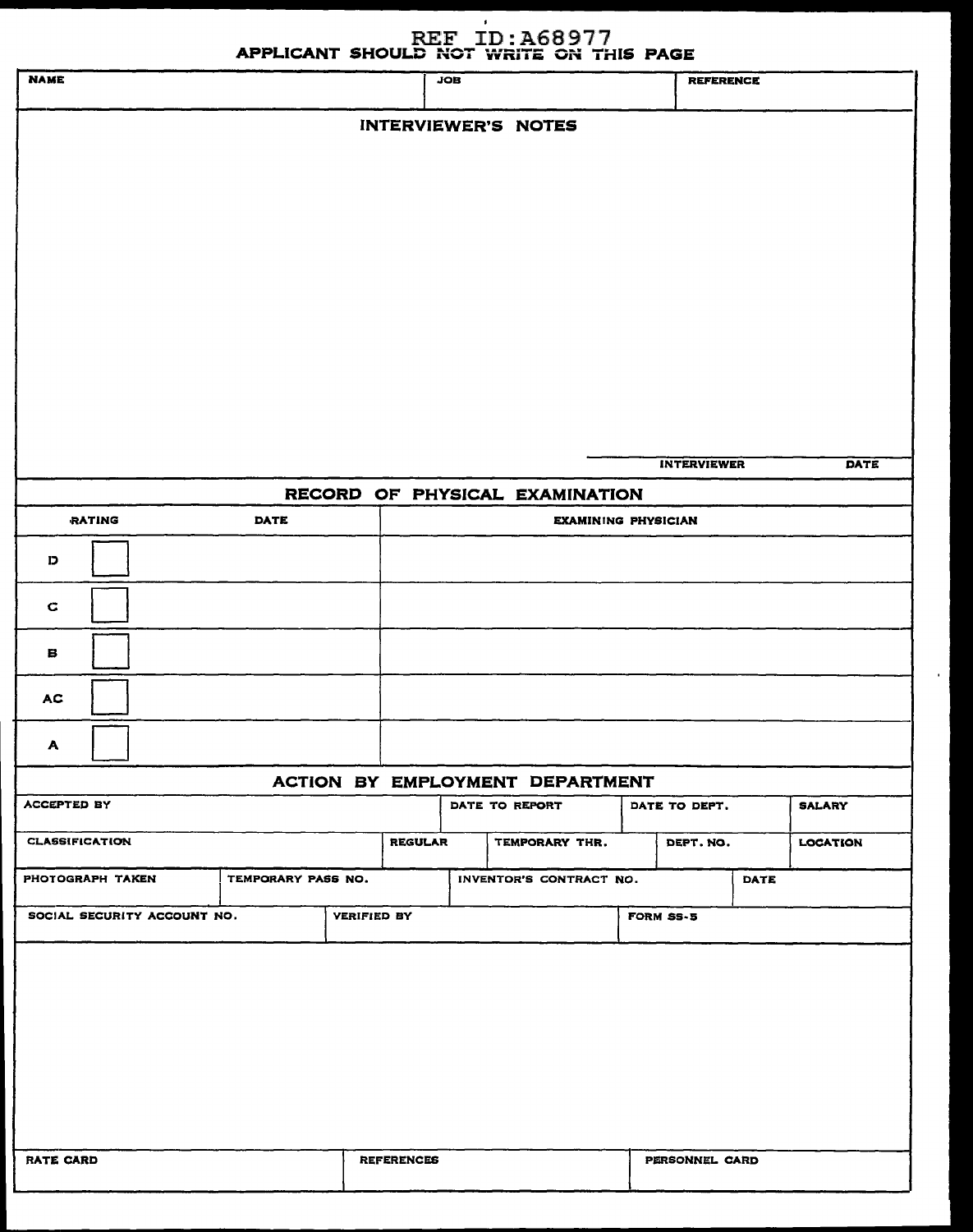#### REF ID:A68977

#### AGREEMENT FOR ASSIGNMENT OF INVENTIONS

·.

IN CONSIDERATION of One Dollar (\$1.00). the receipt whereof by me is hereby acknowledged, and of my employment hereafter by Bell Telephone Laboratories, Incorporated, during such time as may be mutually agreeable to that Corporation and myself, I hereby assign and agree to assign to said Corporation, its successors and assigns, all my rights to inventions which, during the period of my employment by said Corporation or by its predecessor or successors in business, I have made or conceived or may hereafter make or conceive, either solely or jointly with others, in the course of such employment or with the use of said Corporation's time, material or facilities, or relating to any subject matter with which my work for said Corporation is or may be concerned; and I further agree, without charge to said Corporation, hut at its expense, to execute, acknowledge and deliver all such further papers, including applications for patents, as may be necessary to obtain patents for said inventions in any and all countries and to vest title thereto in said Bell Telephone Laboratories, lncorporated, its successors or assigns.

WITNESS my hand and seal this. \_\_\_\_\_\_ day of \_\_\_\_\_\_\_\_\_ I 9\_\_

\_\_\_\_\_\_\_\_\_\_\_\_\_ (Seal)